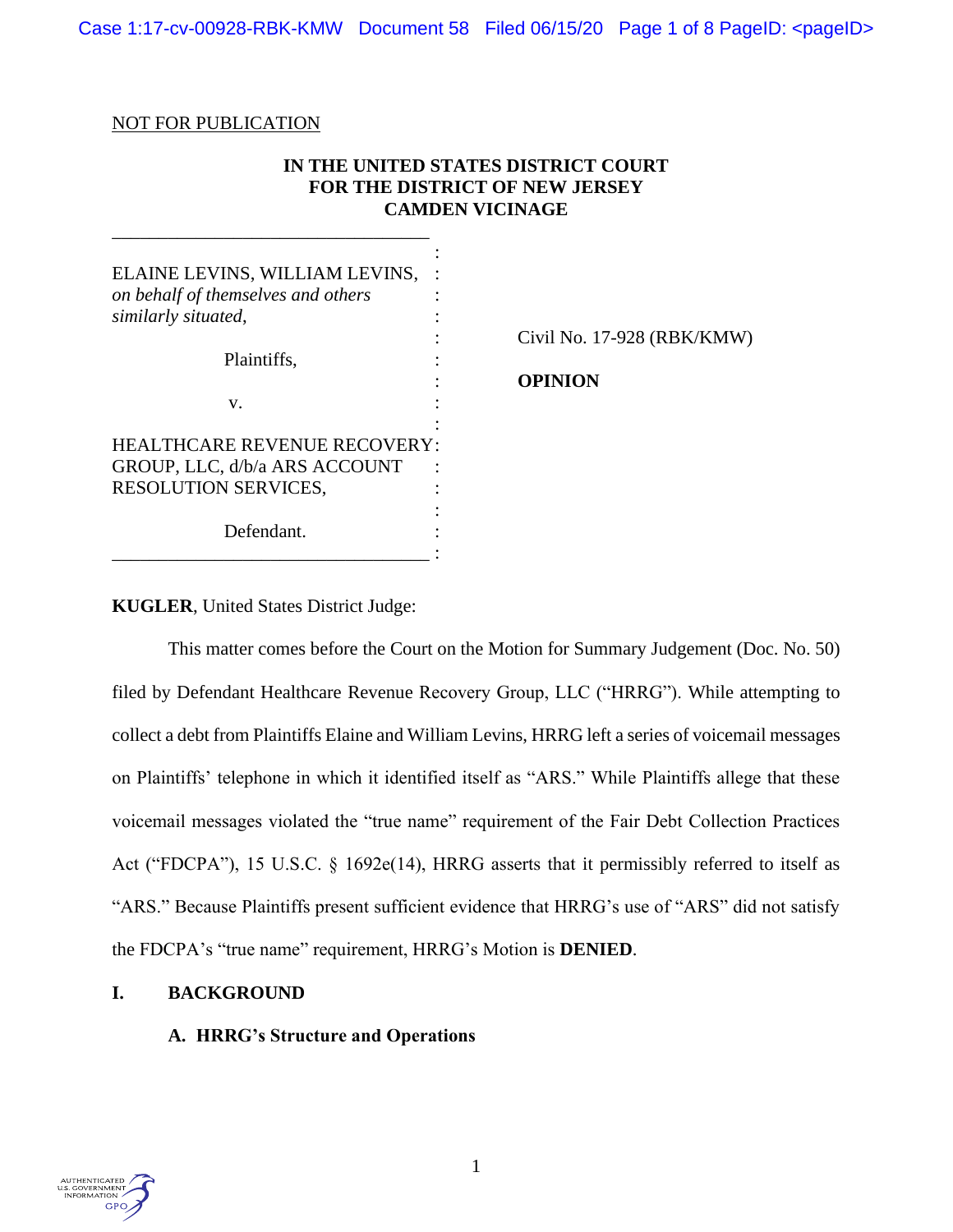HRRG was formed in 2004 to take over the medical debt collection functions of a different entity known as "IMBS." (Doc. No. 53-2 at 24, 26, 34). In addition to debt collection, IMBS had also been engaged in medical billing operations, and continued such billing operations after the formation of HRRG. (*Id.* at 34). On November 1, 2007, IMBS changed its name to HCFS Health Care Financial Services, Inc. (Doc. No. 53-4 ("Pl. CSMF") at ¶ 7). On December 30, 2013, HCFS Health Care Financial Services, Inc. reorganized itself into a limited liability company known as HCFS Health Care Financial Services, LLC ("HCFS"). (Doc. No. 53-2 at 323). Since at least April 15, 2015, HCFS has been the Managing Member of HRRG. (*Id.* at 36, 329–337).

TeamHealth is the ultimate parent of HCFS. (*Id.* at 172). Presently, HCFS provides medical billing services to TeamHealth and third-party physician groups. (*Id.* at 36, 41). In turn, HRRG's role is to provide debt collection services for HCFS. (*Id.* at 43). HRRG makes no effort to solicit new clients, instead receiving consumer debts for collection only through HCFS. (*Id.* at 41–42).

"ARS Account Resolution Services" is a division of HRRG, created in 2009 to perform collection services for HRRG's more severely delinquent accounts. (*Id.* at 51–52, 74–75, 152). Consumer debts must take a winding path before being placed with the ARS division. First, the consumer must incur the debt with a healthcare provider that uses HCFS for billing services. After an "active billing process" with HCFS, debts are selected for placement with HRRG based on their age. (*Id.* at 35). At some point after placement with HRRG, these debts are evaluated and returned to HCFS. (*Id.* at 79). Finally, some of the debts returned to HCFS are transferred to the ARS division. (*Id.*).

The ARS division is about one-third the size of HRRG. (*Id.* at 76–77). HRRG has registered "ARS Account Resolution Services" as an alternate name in the state of New Jersey, but there is no evidence that it has registered "ARS" as such. (Doc. No. 50-10; Doc. No. 53-2 at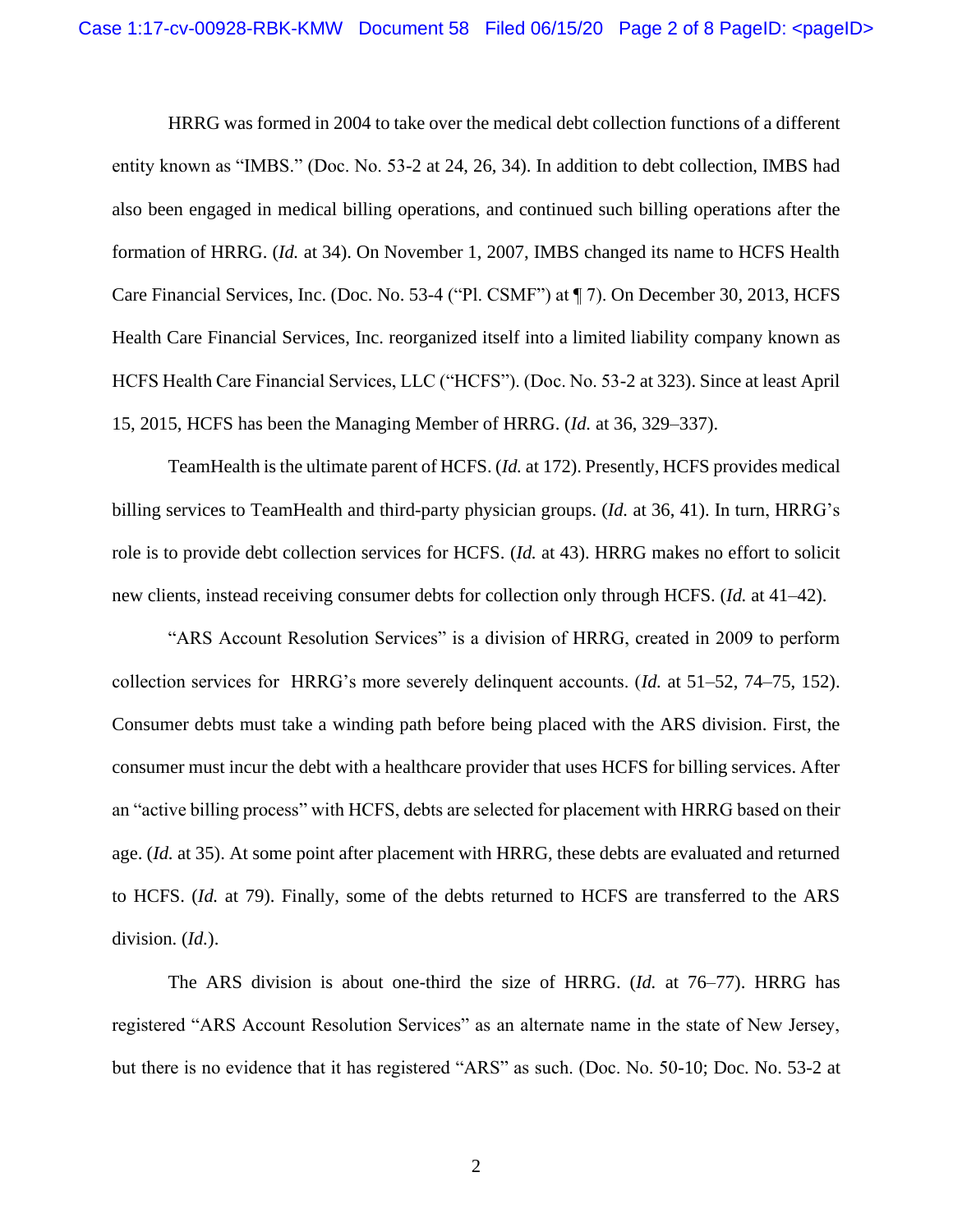170–171). Internally, HRRG uses the acronym "ARS" to refer to the ARS division, not to HRRG as a whole. (*Id.* at 74, 104, 177).

All of the ARS division's agents and representatives are employees of HRRG, and "Healthcare Recovery Group, LLC" is the name that appears as the employer on the form W-2s of everyone who works in the ARS division. (*Id.* at 13, 96). Defendant maintains that the employees who work in the ARS division are distinct from the employees of the rest of HRRG, with their own hierarchy and management, and that the ARS division has a separate space within HRRG's office building. (*Id.* at 74–75).

ARS representatives have live telephone calls with consumers. (Doc. No. 53–2 at 177). ARS representatives are trained to identify their company as ARS when speaking to consumers during live telephone calls. (*Id.*). The reason for this policy is to avoid disclosing the nature of the call to a non-debtor third party that may answer the phone. (*Id.* at 177–78). ARS records calls between its representatives and consumers for quality control purposes. (*Id.* at 179). The President of HRRG, David Friedlander, has listened to some of these recorded calls. (*Id.*). On the calls he has listened to, the ARS representatives typically identify the company as "ARS," although there may be times when the representatives refer to the company as "ARS Account Resolution Services." (*Id.* at 180).

HRRG's mail vendor, Nordis, receives electronic data from HRRG, which Nordis merges with templates of form letters to create HRRG's collection letters. (Doc. No. 53-2 at 44–45). Nordis then prints the letters, places them in envelopes, and mails them. (*Id.*). HRRG uses Nordis to send collection letters for its ARS and non-ARS divisions. (*Id.* at 88). The contract for these services is between HRRG and Nordis; the ARS division does not have a separate contract. (*Id.* at 51).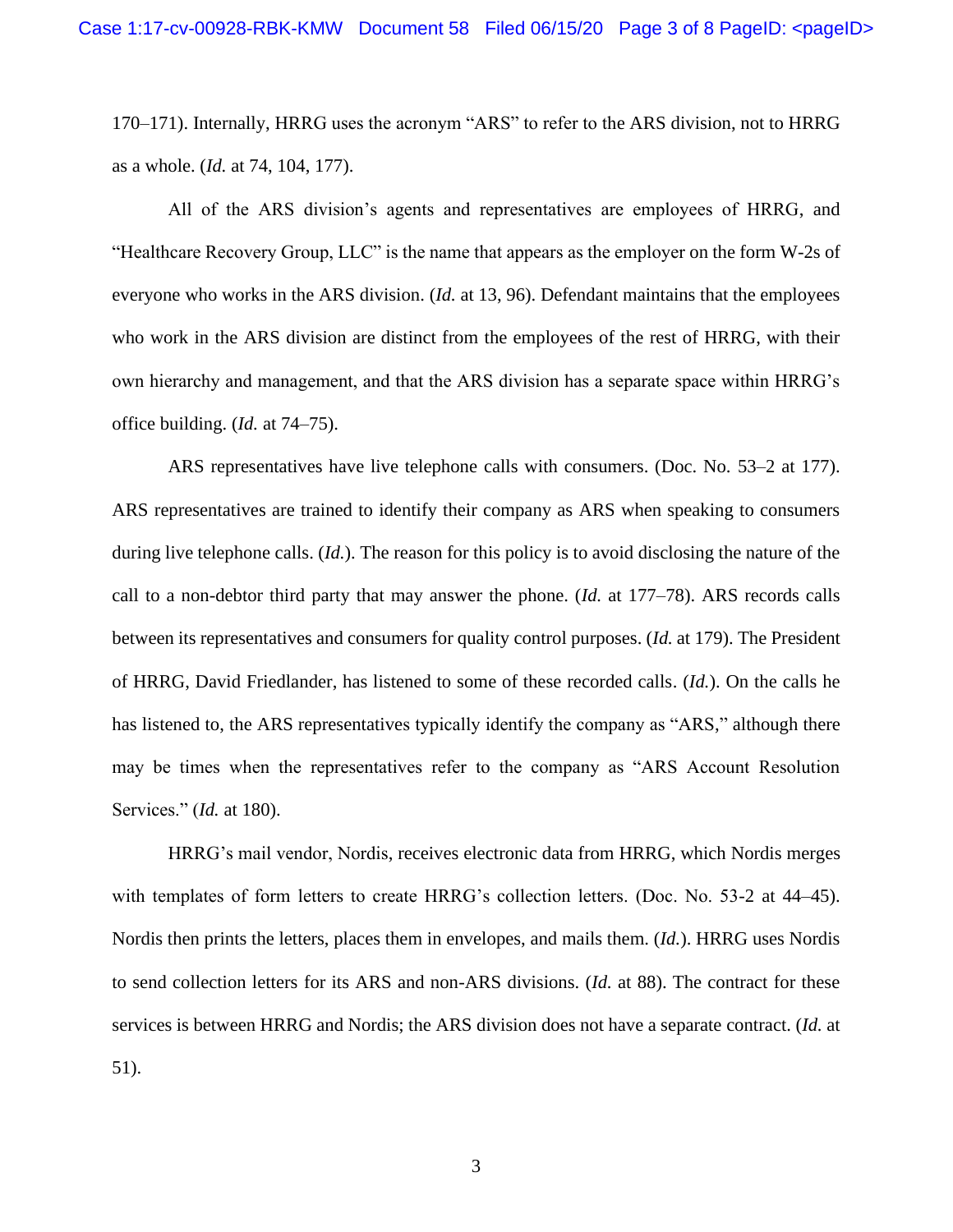HRRG uses speech analytic software to categorize recorded telephone conversations between its representatives and consumers. (*Id.* at 67). HRRG's vendor for this software is GenSys. (*Id.*). HRRG's contract with GenSys covers the ARS division; the ARS division does not have a separate contract with GenSys. (*Id.*).

#### **B. Plaintiffs' Experience**

HRRG's internal records show that Plaintiffs incurred a medical debt in September 2014 and that HRRG began attempting to collect this debt soon thereafter. (*Id.* at 22, 194). At first, Plaintiffs' debt was not placed with the ARS division, but was instead serviced by the non-ARS division of HRRG. (*Id.* at 109). While Plaintiffs' account was still placed with the non-ARS division, HRRG sent three collection letters to Plaintiffs—an "A" notice on January 27, 2015, a "B" notice on March 3, 2015, and a "Final" notice on July 28, 2015. (*Id.* at 126–28). None of these letters made any mention of the ARS division. (*Id.*).

On March 3, 2015, HRRG placed a call to Plaintiffs that was not answered. (*Id.* at 121). Pursuant to HRRG's policies, had Plaintiffs answered this call, they would have been transferred to a trained HRRG agent, who would have been supposed to state that the call was from HRRG, but would not have mentioned the ARS division. (*Id.* at 121–22).

On July 24, 2015, HRRG left a prerecorded message in Plaintiffs' voicemail inbox, and did so again on September 9, 2015, October 1, 2015, October 28, 2015, and November 9, 2015; all of these messages identified the caller as HRRG, and none of them made any mention of the ARS division. (*Id.* at 125, 131, 195).

Plaintiffs' account was not placed with the ARS division until November 24, 2015, and the ARS division did not begin making calls to Plaintiffs until December 10, 2015. (*Id.* at 106). HRRG's records show that it left prerecorded voicemail messages on Plaintiffs' phone on

4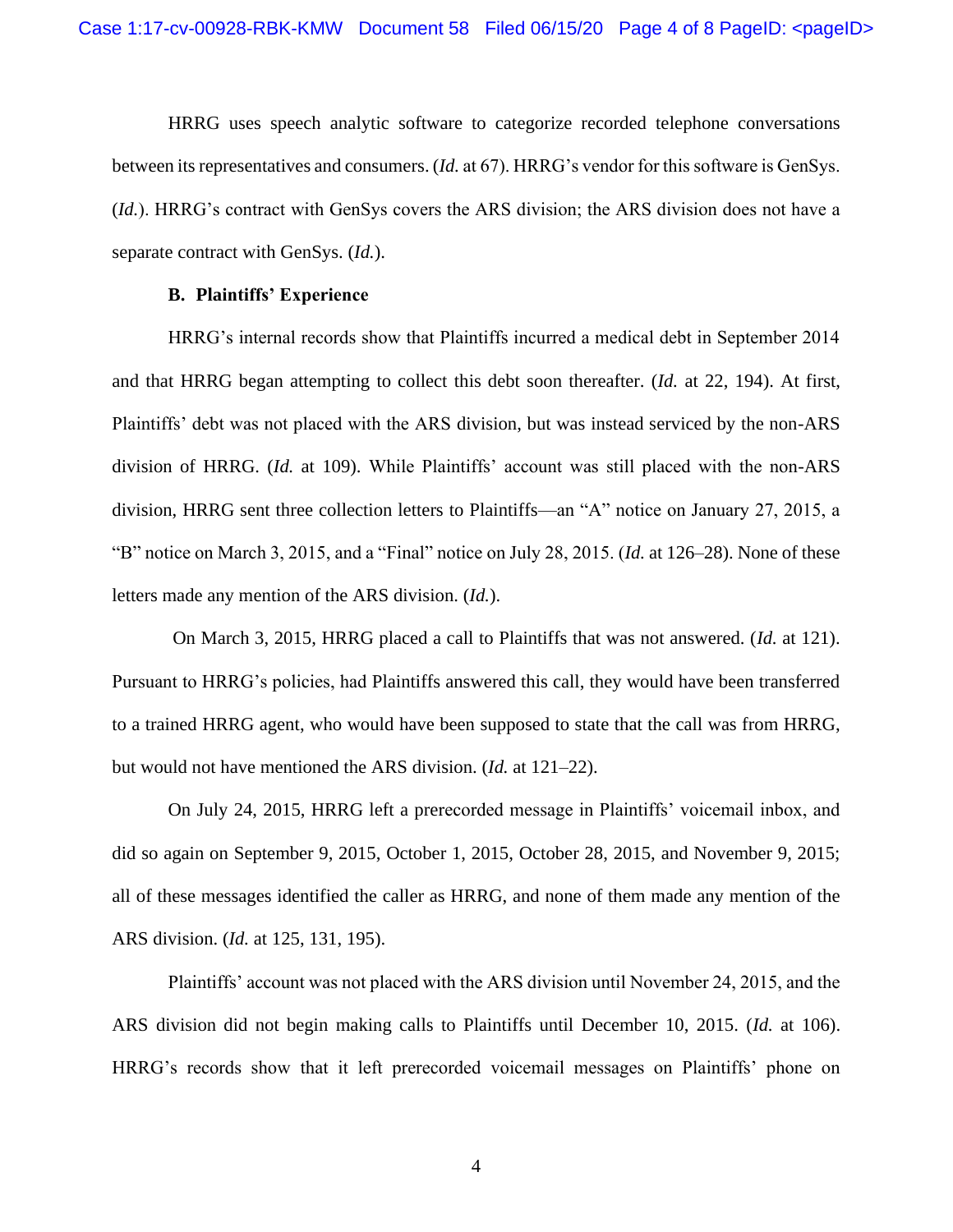numerous occasions between December 10, 2015 and January 19, 2019. (*Id.* at 131–36, 196–99). All of these messages used the following script:

This is ARS calling. Please return our call at 1-800-694-3048. ARS is a debt collector. This is an attempt to collect a debt. Any information obtained will be used for that purpose. Again, our number is 1-800-694-3048. Visit us at www.arspayment.com.

(*Id.* at 81, 150–51, 209).

HRRG's records also indicate that the ARS division sent one collection letter to Plaintiffs. (*Id.* at 106, 194). Defendant maintains that it sent Plaintiffs a letter dated November 30, 2015; this letter identifies the sender as "Account Resolution Services, a division of HRRG, LLC," and uses "ARS" as a short-form of " ARS Account Resolution Services" throughout. (Doc. No. 50-13). The letter seeks to collect a healthcare debt. (*Id.*). Plaintiffs maintain that they never saw this letter prior to the initiation of this lawsuit. (*Id.* at 310, 313–14).

## **C. Procedural History**

Plaintiffs initiated this lawsuit on February 12, 2017 by filing their Complaint (Doc. No. 1) in this Court. On March 22, 2017, HRRG filed a Motion to Dismiss (Doc. No. 7), to which Plaintiffs responded by filing an Amended Complaint on April 12, 2017 (Doc. No. 9). On April 26, 2017, HRRG filed a new Motion to Dismiss (Doc. No. 10), which the Court granted on September 26, 2017, *see Levins v. Healthcare Revenue Recovery Grp., LLC*, No. 17-928, 2017 WL 4269467 (D.N.J. Sept. 26, 2017).

Following the Court's dismissal of their Amended Complaint, Plaintiffs appealed to the Third Circuit. On August 22, 2018, the Third Circuit issued a decision affirming this Court's ruling in part, vacating it in part, and remanding the case for further proceedings. *Levins v. Healthcare Revenue Recovery Grp., LLC*, 902 F.3d 274 (3d Cir. 2018). While the Third Circuit affirmed this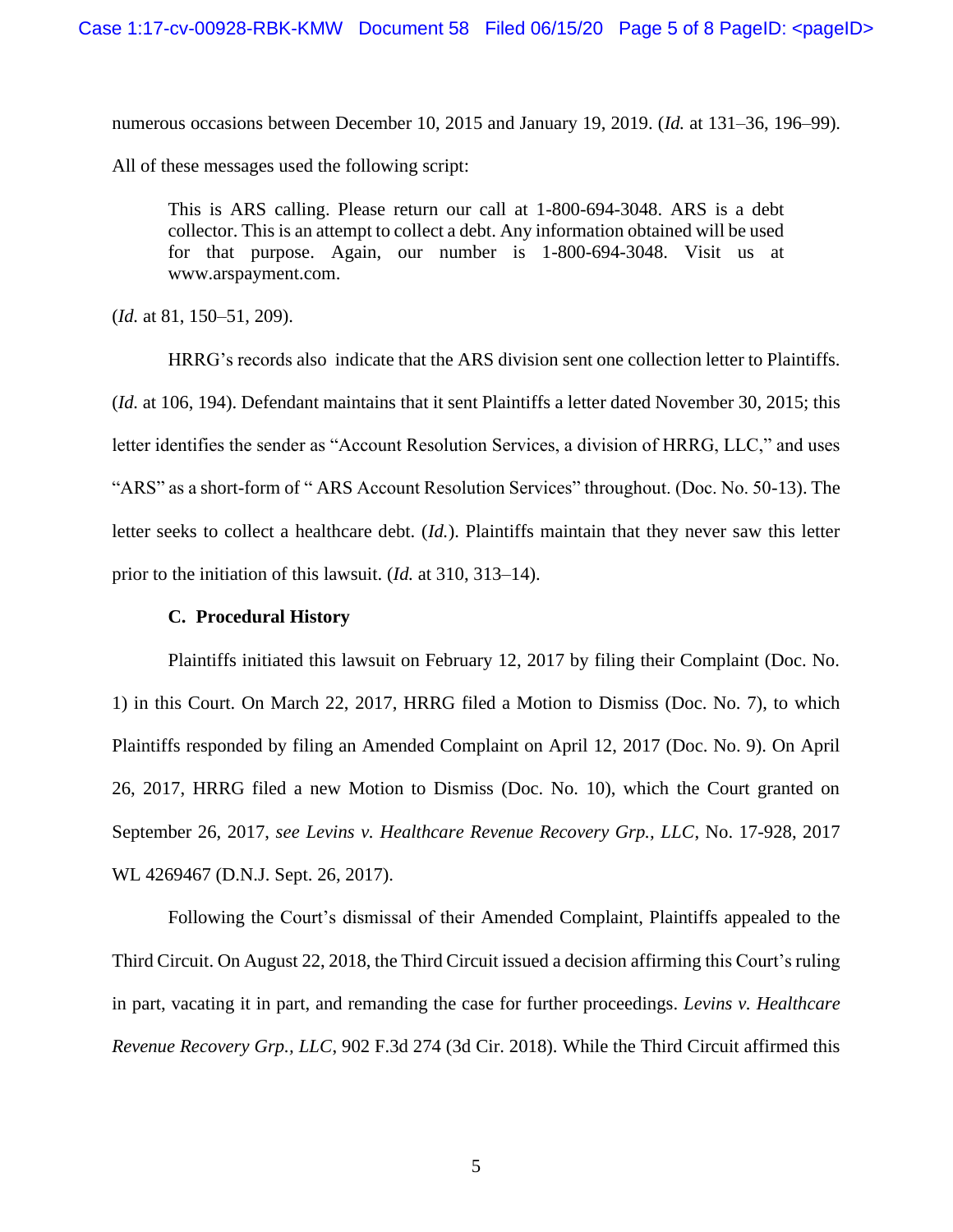Court's dismissal of Plaintiffs' claims under 15 U.S.C. §§ 1692d(6) and 1692e(10), it found that Plaintiffs had successfully stated a claim under 15 U.S.C. § 1692e(14).

On January 24, 2020, HRRG filed the present Motion for Summary Judgment (Doc. No. 50), seeking dismissal of Plaintiffs' Section 1692e(14) claim, the only claim remaining in this case. This motion is now fully briefed and ripe for decision.

#### **II. LEGAL STANDARD**

The court should grant a motion for summary judgment when the moving party "shows that there is no genuine dispute as to any material fact and that the movant is entitled to judgment as a matter of law." Fed. R. Civ. P. 56(a). An issue is "material" to the dispute if it could alter the outcome, and a dispute of a material fact is "genuine" if "a reasonable jury could return a verdict for the non-moving party." *Anderson v. Liberty Lobby, Inc.*, 477 U.S. 242, 249 (1986); *Matsushida Elec. Indus. Co., Ltd. v. Zenith Radio Corp.*, 475 U.S. 574, 587 (1986) ("Where the record taken as a whole could not lead a rational trier of fact to find for the non-moving party, there is no 'genuine issue for trial.'" (quoting *First National Bank of Arizona v. Cities Serv. Co.*, 391 U.S. 253, 289 (1968))). In deciding whether there is any genuine issue for trial, the court is not to weigh evidence or decide issues of fact. *Anderson*, 477 U.S. at 248. Because fact and credibility determinations are for the jury, the non-moving party's evidence is to be believed and ambiguities construed in his favor. *Id.* at 255; *Matsushida*, 475 U.S. at 587.

Although the movant bears the burden of demonstrating that there is no genuine issue of material fact, the non-movant likewise must present more than mere allegations or denials to successfully oppose summary judgment. *Anderson*, 477 U.S. at 256. The nonmoving party must at least present probative evidence from which jury might return a verdict in his favor. *Id.* at 257. The movant is entitled to summary judgment where the non-moving party fails to "make a showing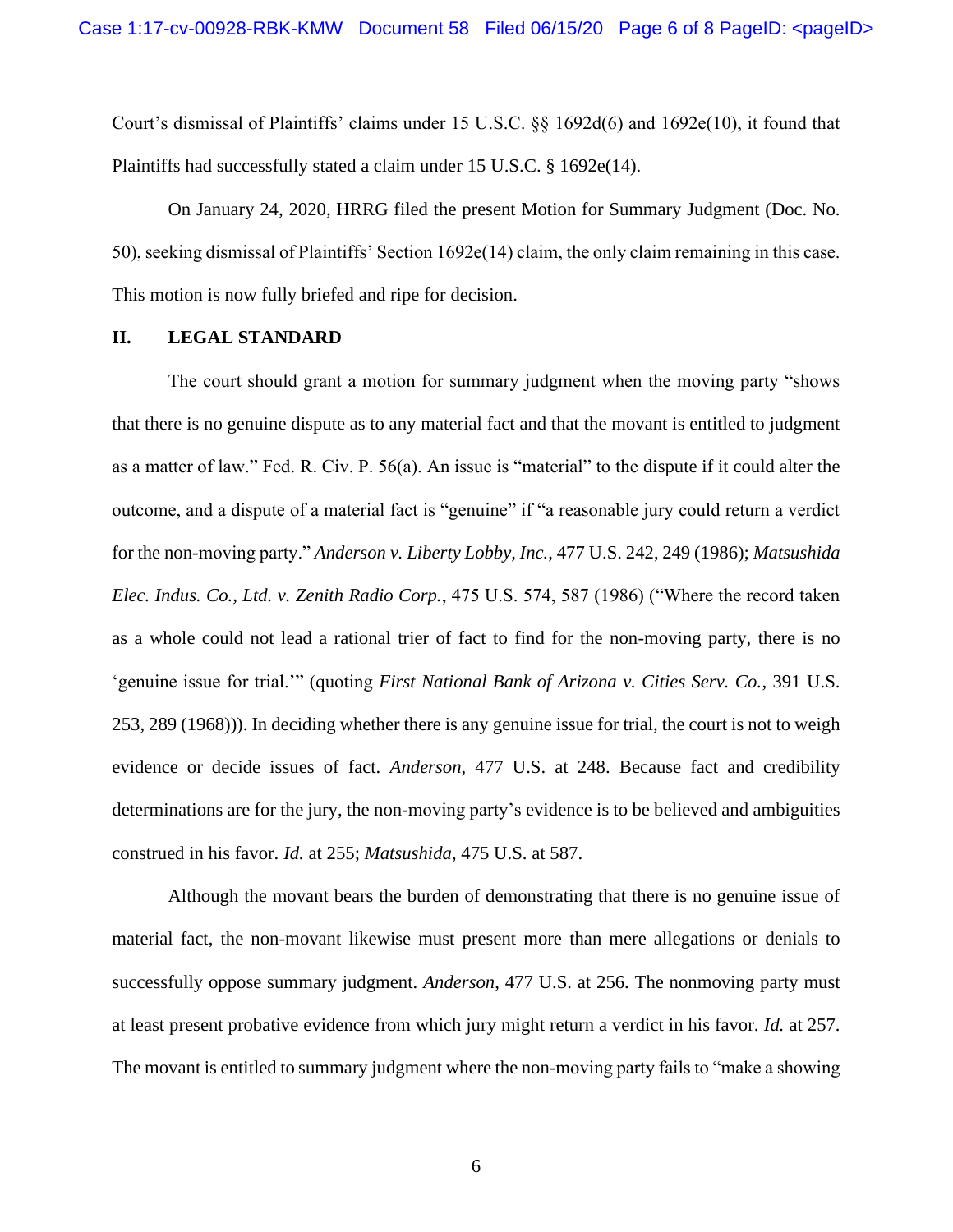sufficient to establish the existence of an element essential to that party's case, and on which that party will bear the burden of proof at trial." *Celotex Corp. v. Catrett*, 477 U.S. 317, 322 (1986).

#### **III. DISCUSSION**

To establish a claim under the FDCPA, a plaintiff must show that "(1) she is a consumer, (2) the defendant is a debt collector, (3) the defendant's challenged practice involves an attempt to collect a 'debt' as the Act defines it, and (4) the defendant has violated a provision of the FDCPA in attempting to collect the debt." *Levins*, 902 F.3d at 280 (internal quotation omitted). When assessing whether a particular practice violates the FDCPA, courts "employ a 'least sophisticated debtor' standard." *Id.* (internal quotation omitted). Under this standard, "the specific plaintiff need not prove that she was actually confused or misled, only that the objective least sophisticated debtor would be." *Id.* (internal quotation omitted).

On the present motion, the only issue in dispute is whether the voicemail messages HRRG left on Plaintiffs' telephone violated Section 1692e(14), which prohibits debt collectors from using "any business, company, or organization name other than the true name of the debt collector's business, company, or organization" when attempting to collect a debt. In the Third Circuit, a debt collector may satisfy this "true name" requirement by using "'its full business name, the name under which it usually transacts business, or a commonly used acronym,' as long as 'it consistently uses the same name when dealing with a particular consumer.'" *Levins*, 902 F.3d at 281 (quoting *Statements of General Policy or Interpretation Staff Commentary on the Fair Debt Collection Practices Act*, 53 Fed. Reg. 50097, 50107 (Dec. 13, 1988)).

HRRG maintains that the voicemails it left for Plaintiffs satisfied Section 1692e(14)'s "true name" requirement because "ARS" is a name under which HRRG usually transacts business and is a commonly used acronym of its registered alternate name "ARS Account Resolution Services."